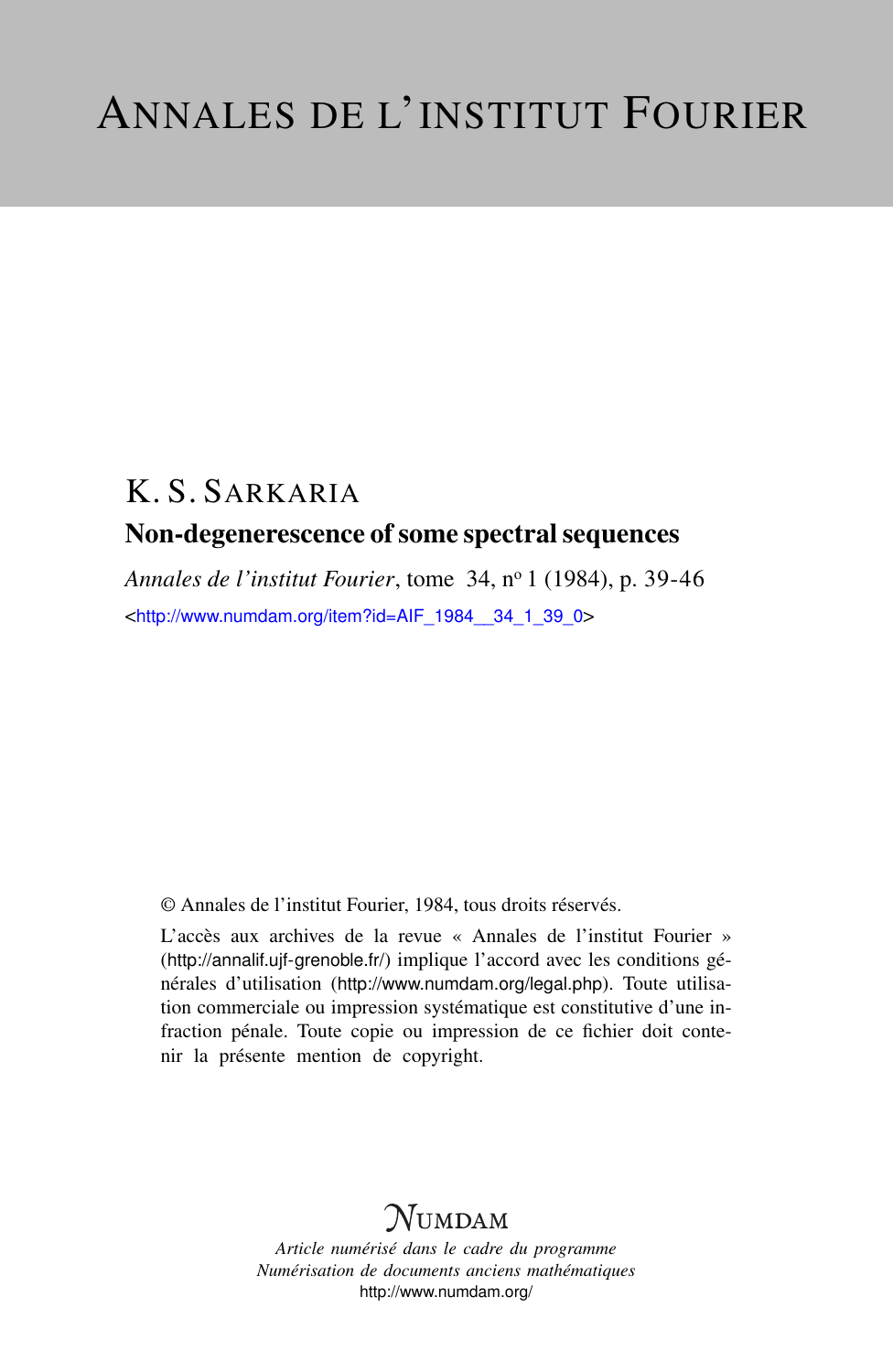# **NON-DEGENERESCENCE OF SOME SPECTRAL SEQUENCES**

# **by K.S. SARKARIA**

## **1. Introduction.**

Given a Lie algebra  $\mathcal F$  of vector fields (smooth sections of the complexified tangent bundle) of a smooth manifold *M\*"* one has a decreasing filtered complex

 $A(M) = A_0 (\mathcal{F}) \supseteq A_1 (\mathcal{F}) \supseteq ... \supseteq A_m (\mathcal{F}) \supseteq A_{m+1} (\mathcal{F}) = 0;$  (1) here A(M) is the differential graded algebra of all smooth complex valued forms on M (the de Rham complex of M) and, for each  $i > 0$ , A<sub>i</sub>( $\mathcal{F}$ ) denotes the ith power of the ideal generated by 1-forms which vanish on  $\mathcal{F}$ . Like any filtered complex, (1) has an associated spectral sequence which will be denoted by  $E_k(\mathcal{F})$ . (We will follow Griffiths and Harris [2] regarding terminology for spectral sequences.) Two special cases of this construction will be important for us. (a) If  $M^{2n}$  is a complex manifold and  $\mathcal{F}$  consists of vector fields which in local complex coordinates  $z_1, z_2, \ldots, z_n$  are of the form  $\sum \varphi_i \stackrel{\partial}{\sim}$ , then  $E_k(\mathcal{F})$  is the well known *Fröhlicher spectral*  $\frac{2}{I}$ <sup> $\varphi_j$ </sup>  $\frac{2}{\vartheta_2}$ *sequence* [1] of the complex manifold M. The usual notation for  $E_1^{p,q}(\mathcal{F})$  is  $H^q(M,\Omega^p)$ : the qth cohomology of M with coefficients in the sheaf  $\Omega^p$  of germs of holomorphic p-forms on M. (b) If M carries a smooth foliation and *Si* consists of all vector fields tangent to the leaves, then  $E_k(\mathcal{F})$  will be called the *spectral sequence of the foliated manifold* M. It has been considered e.g. in [3].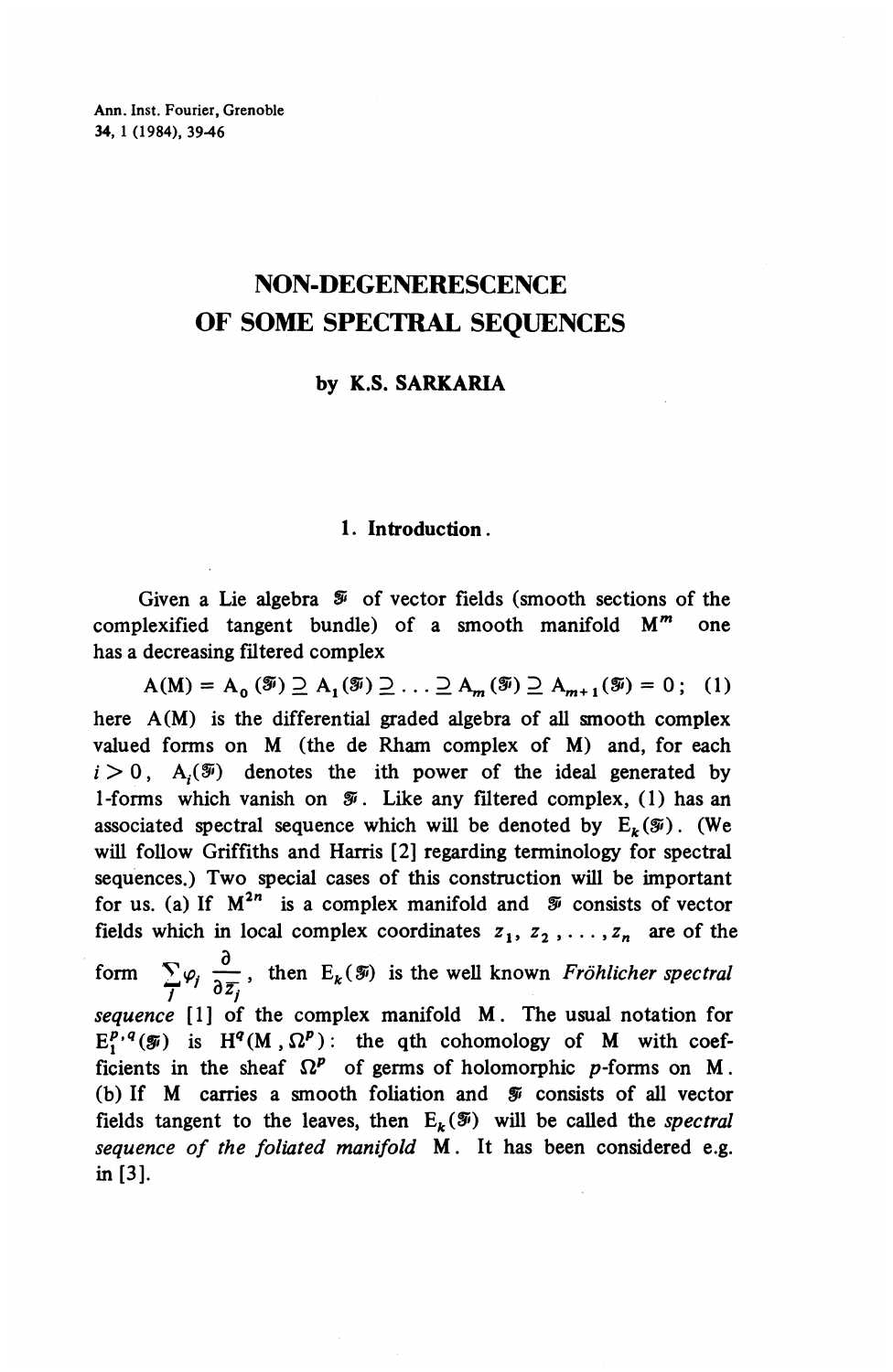THEOREM  $- (A)$  For all integers  $m \ge 1$ ,  $0 \le c \le m$ , the m-torus  $T^m$  admits a codimension c real analytic foliation such *that*  $E^{\mu,0}_\mu(\mathcal{G})$  *is infinite dimensional; here*  $\mu = \min(c, m - c + 1)$ . (B) For all integers  $n \geq 1$ ,  $T^{2n-1} \times R$  admits a complex structure such that  $E^{n,0}_n(\mathcal{F})$  is infinite dimensional. (C) For all integers  $m \geqslant 1$ ,  $R^m$  admits a compactly supported Lie algebra  $\mathcal{F}$  of *vector fields such that*  $E^{m,0}_m(\mathcal{F})$  *is infinite dimensional.* 

This theorem (which will be proved in  $\S$  2) is best possible in the sense that dimension considerations show that  $E_k(\mathcal{F})$  is isomorphic to the de Rham cohomology for  $k \ge \mu + 1$  (resp.  $k \ge n + 1$ , resp.  $k \geq m + 1$  and so is finite dimensional for these values of k. We note that the cohomology considered by Schwarz [4] is precisely the  $E_2^{*,0}(\mathcal{F})$  of a foliated manifold. In response to a question posed by Bott, he constructed smooth (non-analytic) foliations of compact manifolds for which  $E^{*,0}(\tilde{y})$  is infinite dimensional. Thus (A) can be considered as an improvement on [4]; besides our construction is different and simpler and leads to foliations which are of a natural and non-pathological kind. Regarding (B) we remark that the degenerescence problem for *compact* complex manifolds is much more delicate; we hope to give some results about it in a subsequent paper.

2.

In each of the examples  $(A)$ – $(C)$  we will check, for  $k = \mu, n$ and *m* respectively, that  $Im \{H^k(A_k(\mathcal{F})) \longrightarrow H^k(A_i(\mathcal{F}))\}$  is infinite dimensional. The infinite dimensionality of  $E^{k,0}_b(\mathcal{F})$  (see [2], p. 441 for definition) would follow as an immediate consequence.

*Proof of* (A) (We ignore the trivial cases  $c = 0, m$ ). — The torus T<sup>m</sup> will be considered as the quotient  $R^m/(2\pi Z)^m$ . Furthermore we put  $\nu = m - (2\mu - 1)$  and identify R<sup>m</sup> with  $R^{\mu-1} \times R^{\mu-1} \times R \times R^{\nu}$ ; thus a point of T<sup>m</sup> will have coordinates  $(\theta_{1,0}, \ldots, \theta_{\mu-1,0} ; \theta_{1,1}, \ldots, \theta_{\mu-1,1} ; r; t_1, \ldots, t_{\nu})$ . Note that  $\mu = \ell + 1$  (here  $\ell = m - c$ ) or  $\mu = c$ ; correspondingly  $\mu - 1 = \ell$  or  $\mu - 1 + \nu = \ell$ . We define  $\mu - 1$  real analytic vector fields on  $T^m$  by

$$
X_i = \frac{\partial}{\partial \theta_{i,0}} + \sin r \cdot \frac{\partial}{\partial \theta_{i,1}}, \quad 1 \leq i \leq \mu - 1. \tag{2}
$$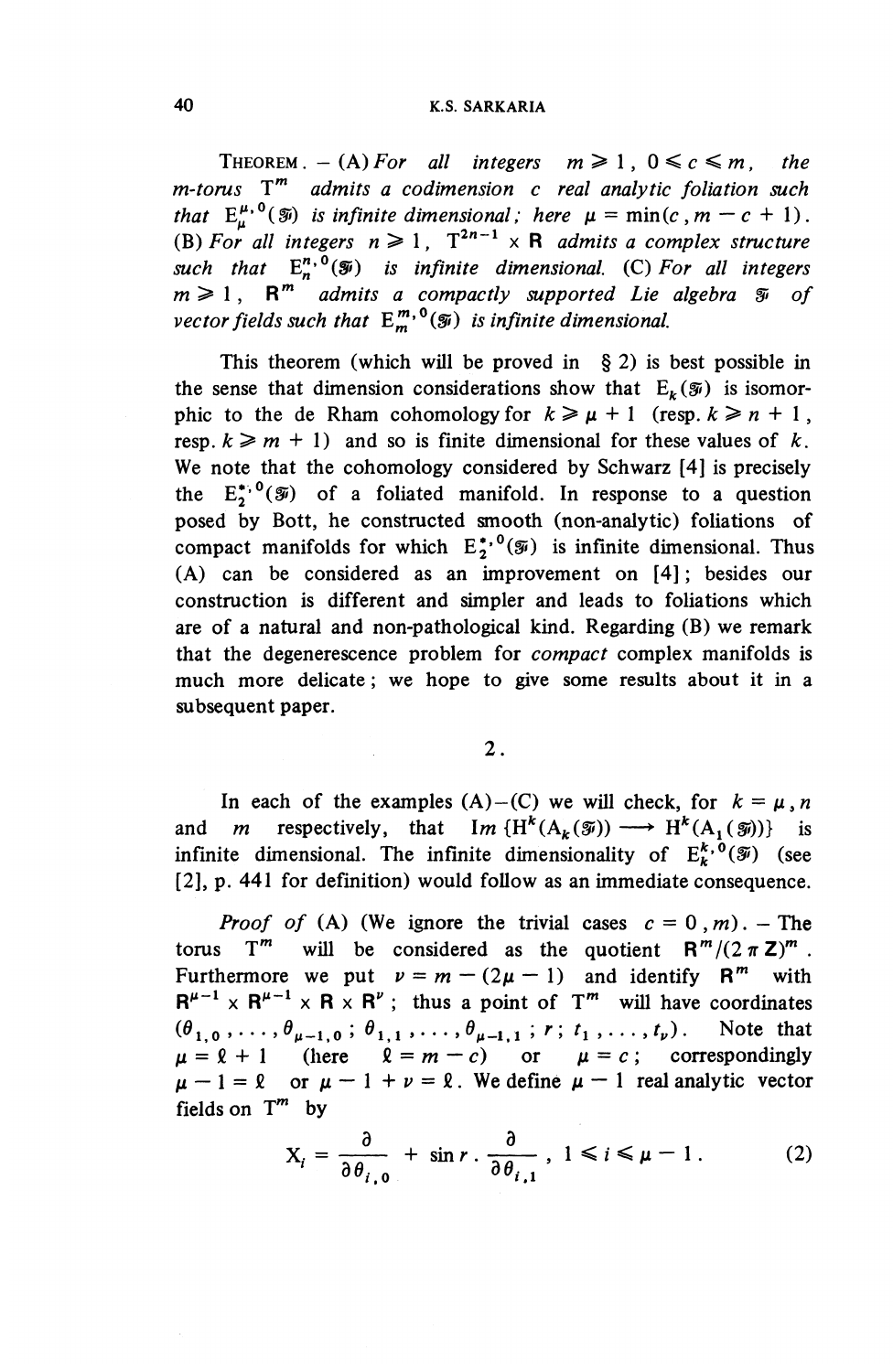In case  $l > \mu - 1$  we also take the vector fields  $\frac{\sigma}{\gamma}$ , ...,  $\frac{\sigma}{\gamma}$ .  $\overline{\partial t_1}$ ,  $\cdots$ ,  $\overline{\partial t_k}$ Taken together these  $\ell$  vector fields span an Abelian  $\ell$  dimensional Lie algebra  $\alpha$  of analytic vector fields. At each point of  $T^m$  these vector fields are linearly independent; so they determine a real analytic  $\ell$  dimensional tangent plane field on  $T^m$ . By Frobenius theorem this involutive plane field is tangent to a real analytic  $\ell$ dimensional foliation of T<sup>m</sup>. We will prove that  $E^{\mu,0}(\tilde{y})$  is infinite dimensional for this foliation. (Note that *QL* and *Si* have the same filtration  $(1)$  and so have the same spectral sequence.)

For each smooth function  $\varphi(r)$  of period  $2\pi$  we define a closed form  $\Omega_{\varphi}$  of degree  $\mu$  on T<sup>m</sup> by

$$
\Omega_{\varphi} = \sum_{(\alpha_1, \ldots, \alpha_{\mu-1})} \varphi(r) \, (-\sin r)^{\mu-1-\alpha} \, dr \wedge d\theta_{1, \alpha_1} \wedge \ldots \wedge d\theta_{\mu-1, \alpha_{\mu-1}}; \tag{3}
$$

here the summation is over all multi-indices  $(\alpha_1, \ldots, \alpha_{\mu-1})$  with entries 0 or 1, and  $\alpha = \alpha_1 + ... + \alpha_{\mu-1}$ . Using (2) it follows that the interior products  $\sim_{X_i} (\Omega_\varphi)$  and  $\sim_{\frac{\partial}{\partial t_k}} (\Omega_\varphi)$  vanish for  $1 \le i \le \mu - 1$  and  $1 \le k \le \nu$ . Thus the forms  $\Omega_{\varphi}$  constitute an infinite dimensional subspace of closed degree  $\mu$  forms of  $A_{\mu}(\mathcal{F})$ . We assert that if  $\Omega_{\varphi} = d\omega$  where  $\omega \in A_1(\mathcal{F})$ , then the  $A_\mu(\mathcal{F})$ . We assert that if  $\Omega_\varphi = d\omega$  where  $\omega \in A_1(\mathcal{F})$ , then the form  $\Omega_\varphi$  is the zero form (i.e.  $\varphi \equiv 0$ ). This will suffice to prove the infinite dimensionality of Im  $\{H^{\mu}(A_{\mu}(\mathcal{F}))\longrightarrow H^{\mu}(A_{\mu}(\mathcal{F}))\}$ .

Let  $T^{2\mu-2}$  denote the subtorus of  $T^m$  obtained by putting the last  $\nu + 1$  coordinates equal to zero. For each  $\theta \in T^{2\mu - 2}$  we the last  $\nu + 1$  coordinates equal to zero. For each  $\theta \in T^{2\mu - 2}$  we<br>have the translation  $L_{\theta} : T^m \longrightarrow T^m$  given by  $L_{\theta}(u) = \theta + u$ . have the translation  $L_{\theta}: T^m \longrightarrow T^m$  given by  $L_{\theta}(u) =$ <br>From (3) we see that  $\Omega_{\varphi}$  is preserved by this action of  $T^2$ .  $\mu - 2$  or  $T^m$ . Since the infinitesimal generators of this action are  $\frac{\partial}{\partial \theta_{i,\alpha_i}}$ and  $\left[\frac{\partial}{\partial x^2}, X_k\right] = 0 = \left[\frac{\partial}{\partial x^2}, \frac{\partial}{\partial y^2}\right]$ , we conclude also that  $\left[\overline{\frac{\partial}{\partial \theta_{i,\alpha_i}}}, X_k\right] = 0 = \left[\overline{\frac{\partial}{\partial \theta_{i,\alpha_i}}}, \overline{\frac{\partial}{\partial t_k}}\right]$ our Lie algebra  $\alpha$  is preserved by this action. Hence if  $\omega \in A_1(\mathcal{F})$ is such that  $d\omega = \Omega_{\varphi}$  we can assume in addition that  $\omega$  is also preserved by this action; for, otherwise, we can replace  $\omega$ by the form  $\int_{T^2\mu-2}^{\infty} L^*_{\theta}(\omega) d\theta$  obtained by averaging with respect to the normalized Haar measure  $d\theta$  of  $T^{2\mu-2}$ . Let us now write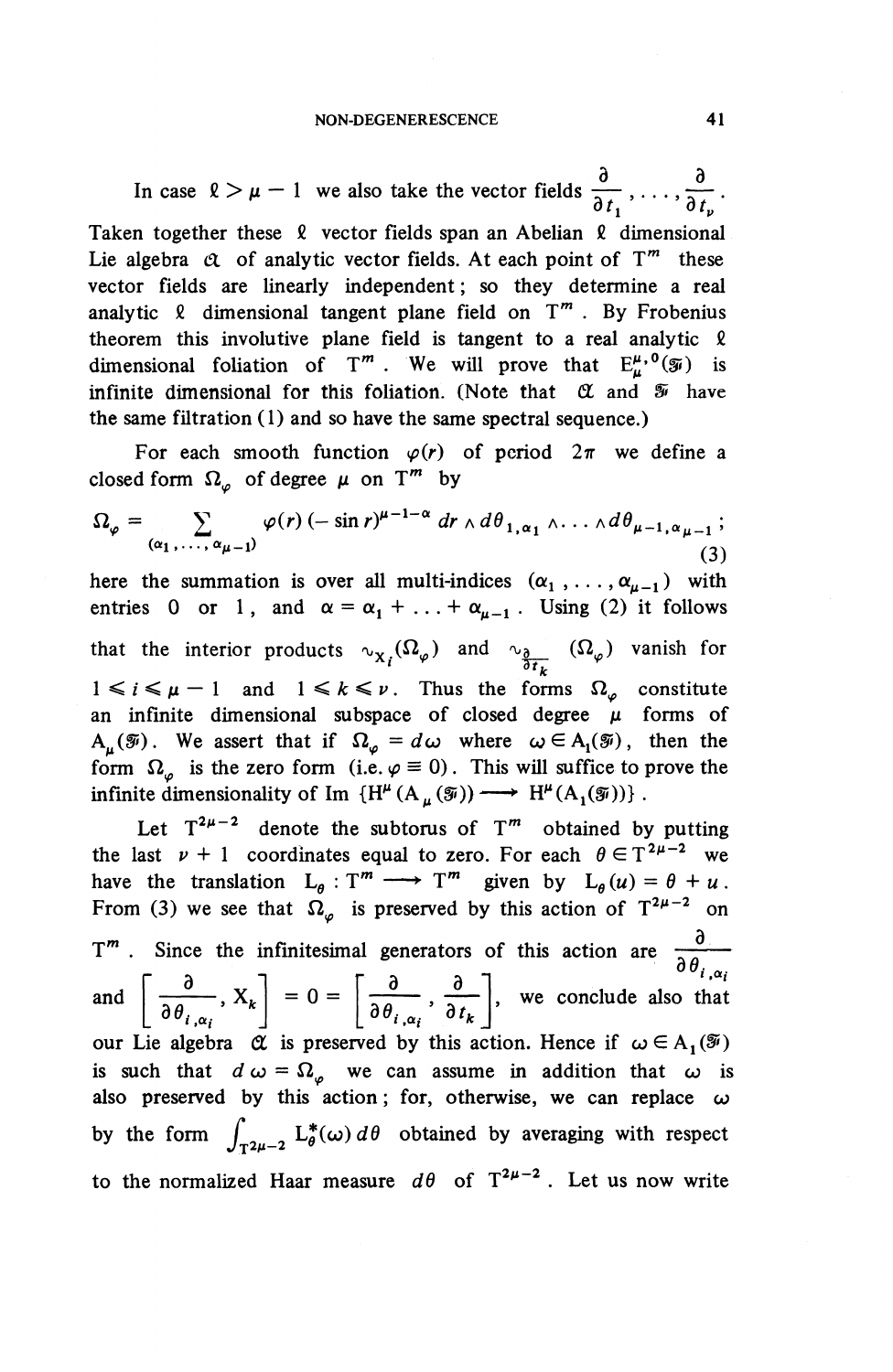the expression of  $\omega$  in the chosen coordinate system. We have

$$
\omega = \sum_{(\alpha_1, \ldots, \alpha_{\mu-1})} \omega_{\alpha_1 \ldots \alpha_{\mu-1}} d\theta_{1, \alpha_1} \wedge \ldots \wedge d\theta_{\mu-1, \alpha_{\mu-1}} + \overline{\omega}
$$
 (4)

where  $\overline{\omega}$  denotes all terms other than those written out in the beginning. Since  $\omega$  is preserved by the action of  $T^{2\mu-2}$  every coefficient of  $\omega$  in (4) is a function only of  $r, t_1, \ldots, t_\nu$ . But  $d\omega = \Omega_{\varphi}$  where  $\Omega_{\varphi}$  is given by (3). This shows that  $d\overline{\omega} = 0$  and that the coefficients  $\omega_{\alpha_1 \ldots \alpha_{\mu-1}}$  are functions only of r.

Since  $\omega$  is a degree  $\mu - 1$  form in A<sub>1</sub>( $\mathcal{F}$ ) we should get zero when the operator  $v_{X_{u-1}} \circ \ldots \circ v_{X_1}$  is applied to (4). It is clear that on applying this to  $\overline{\omega}$  we get zero. On applying it to the first part we get the condition

$$
\sum_{(\alpha_1,\ldots,\alpha_{\mu-1})} (\sin r)^{\alpha} \omega_{\alpha_1\ldots\alpha_{\mu-1}} = 0.
$$
 (5)

Next we use the conditions  $\alpha_{\mathbf{x}_i}(d\omega) = 0, 1 \le i \le \mu - 1$  on (4). Next we use the conditions  $\psi_{\mathbf{x}_i}(d\omega) = 0, 1 \le i \le \mu - 1$  on (4<br>We see that for each multi-index  $(\alpha_1, \ldots, \alpha_{\mu-1})_k$  of length  $\mu$  obtained by omitting the kth entry we have<br>  $\omega'_{\alpha_1 \alpha_2 ... \alpha_{\mu-1}} + \sin r \cdot \omega'_{\alpha_1 \alpha_2 ... \alpha_{\mu-1}} = 0$  (6)

$$
\omega'_{\alpha_1 \alpha_2} \ldots \ldots \ldots \ldots \ldots \ldots \ldots + \sin r \ldots \omega'_{\alpha_1 \alpha_2} \ldots \ldots \ldots \ldots \ldots \ldots = 0 \tag{6}
$$

where primes denote differentiation with respect to  $r$  and 0 and 1 are placed at the kth place. This in turn implies the following  $\mathbf{i}$ dentities  $\mathbf{v}$ 

identities  
\n
$$
\sum_{\substack{(\alpha_1,\ldots,\alpha_{\mu-1})\\s,t,\alpha>s}}\frac{\alpha!}{(\alpha-s)!}(\sin r)^{\alpha-s}\,\omega'_{\alpha_1\alpha_2\ldots\alpha_{\mu-1}}=0\,,\ 0\leq s\leq\mu-2\,.
$$
\n(7)

(To check (7)<sub>s</sub> use (6) and the binomial identities  

$$
\sum_{\alpha=s}^{\mu-1} \frac{\alpha!}{(\alpha-s)!} {\mu-1 \choose \alpha} (-1)^{\alpha} = 0.
$$

We now differentiate (5) with respect to r and use  $(7)$  to get l r)'-l

$$
\cos r \cdot \sum_{\substack{(\alpha_1,\ldots,\alpha_{\mu-1})\\s,t,\alpha\geq 1}} \alpha(\sin r)^{\alpha-1} \cdot \omega_{\alpha_1 \alpha_2 \ldots \alpha_{\mu-1}} = 0
$$

which implies  $-\text{since } \cos r$  is non-zero on an open dense subset  $T^m$  – that

$$
\sum_{\substack{(\alpha_1,\ldots,\alpha_{\mu-1})\\s,t,\alpha\geq 1}}\alpha(\sin r)^{\alpha-1}\cdot\omega_{\alpha_1\alpha_2\ldots\alpha_{\mu-1}}=0.
$$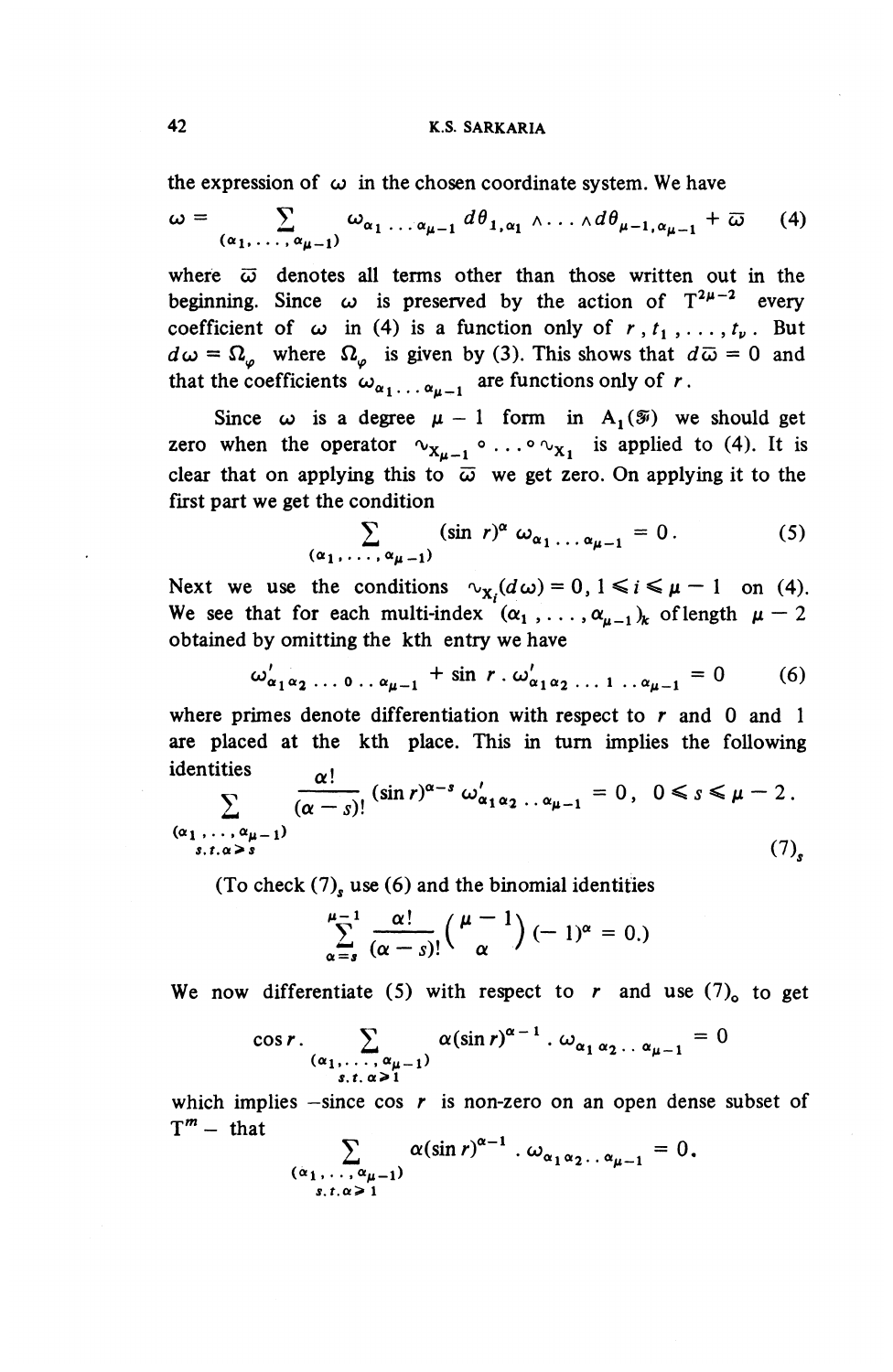Next we differentiate this and use  $(7)<sub>1</sub>$ , etc., etc.; finally we get  $\omega_{11...1} = 0$ . Now by using (6) it follows that  $\omega'_{\alpha_1 \alpha_2 ... \alpha_{u-1}} = 0$ for all multi-indices  $(\alpha_1, \ldots, \alpha_{u-1})$  which means that  $d\omega = \Omega_a = 0$ .

*Proof of* (B). – We identify  $T^{2n-1} \times R$  with the quotient  $(C^{n-1} \times C)/\Gamma$ ; here  $\Gamma$  is the subgroup of  $C^{n-1} \times C$  consisting of elements  $(w_1,\ldots,w_{n-1};u)$  with *u* and each Re $w_k$ , Im  $w_k$ an integral multiple of  $2\pi$ . Now let  $\mathcal L$  be the Abelian *n* dimensional

Lie algebra of vector fields of 
$$
T^{2n-1} \times R
$$
 spanned by  $\frac{\partial}{\partial \overline{u}}$  and  

$$
X_k = \frac{\partial}{\partial \overline{w}_k} + 2 e^{iu} \frac{\partial}{\partial w_k}, \quad 1 \le k \le n-1.
$$
 (8)

We note that at each point  $x$  of  $T^{2n-1} \times R$  these *n* vector fields are linearly independent; so they span an *n* dimensional subspace  $F(x)$  of the complexified tangent space  $T(x)$ . Furthersubspace  $F(x)$  of the complexified tangent space  $T(x)$ . Furthermore  $F(x) + \overline{F(x)} = T(x)$  (because  $\frac{\partial}{\partial \overline{w}_k} + 2e^{i\mu} \frac{\partial}{\partial w_k}$  is always linearly independent from  $\frac{\partial}{\partial x} + 2e^{-i\vec{u}} \frac{\partial}{\partial x}$ ). By the well known  $\partial w_k$   $\partial \overline{w}_k$ */* complex Frobenius theorem (of Newlander and Nirenberg) this involutive almost complex structure is integrable i.e. we can choose local complex coordinates  $z_1, z_2, \ldots, z_n$  so that the smooth sections of F are precisely those vector fields which are of the type  $\sum \varphi_i \frac{\partial}{\partial \overline{z}}$ . We assert that  $E^{n,0}_n(\overline{z})$  is infinite dimensional for this  $\frac{1}{i}$   $\frac{v_j}{i}$   $\frac{\partial \overline{z}_j}{\partial \overline{z}_j}$ complex structure.

For each entire function  $\varphi(u)$  of period  $2\pi$  we define a closed form of degree *n* on  $T^{2n-1} \times R$  by

$$
\Omega_{\varphi} = \sum_{(\alpha_1, \ldots, \alpha_{n-1})} \varphi(u) \, (-\, 2 \, e^{iu})^{n-1-\alpha} \, du \wedge dw_{1, \alpha_1} \wedge \ldots \wedge dw_{n-1, \alpha_{n-1}} \, .
$$

Here the summation is over all multi-indices  $(\alpha_1, \ldots, \alpha_{n-1})$ with entries 0, 1 and  $\alpha = \alpha_1 + \ldots + \alpha_{n-1}$ ; furthermore  $dw_{k,\alpha_k}$ denotes  $d\overline{w}_k$  if  $\alpha_k = 0$  and  $dw_k$  if  $\alpha_k = 1$ . We can now prove,<br>by a method entirely analogous to that in part (A), that these  $\Omega_\varphi$ constitute an infinite dimensional subspace of closed forms in  $A_n(\mathcal{F})$  and that no non-zero  $\Omega_{\varphi}$  can be the boundary of a form  $\omega \in A_{1}(\mathcal{F})$ .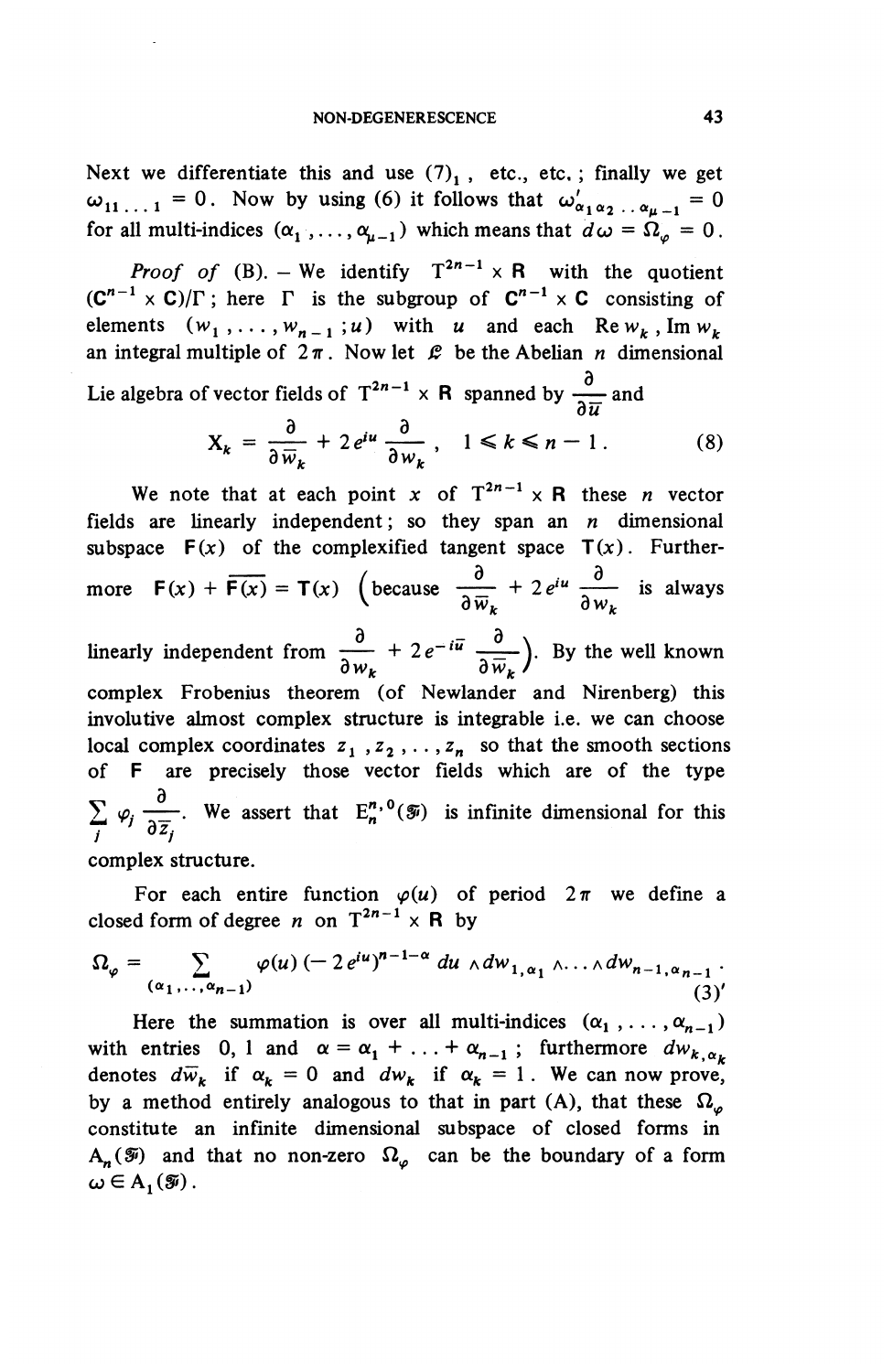#### **44 K.S. SARKARIA**

*Proof of* (C). - Case  $m = 1$  is trivial (take  $\mathcal{F} = 0$ ); so we assume  $m \ge 2$ . Let us take the closed disk D in  $\mathbb{R}^2$  with origin as centre and radius 1 . In its interior we choose a countably infinite number of disjoint closed disks  $D_8$ . Let us choose polar coordinates  $(r_a,\phi_a)$  for each  $D_a$  : so  $D_a$  is given by

$$
0 \leq \phi_{\beta} < 2\pi, \ 0 \leq r_{\beta} \leq \rho_{\beta}
$$

where  $\rho_g$  is the radius of  $D_g$ . On the torus  $T^{m-2} = R^{m-2}/Z^{m-2}$ we choose coordinates  $\theta_1$ ,  $\theta_2$ , ...,  $\theta_{m-2}$ . Now we define  $m - 1$ smooth vector fields on  $T^{m-2} \times D^2$  by

$$
X_{i} = \sum_{\beta} c_{\beta} f_{\beta}(r_{\beta}) \frac{\partial}{\partial \theta_{i}} \quad \text{if } 1 \leq i \leq m - 1
$$
  
= 
$$
\sum_{\beta} c_{\beta} f_{\beta}(r_{\beta}) \frac{\partial}{\partial \phi_{\beta}} \quad \text{if } i = m - 1.
$$
 (9)

Here  $f_a(r_a)$  is a smooth function on  $R^+$ , positive on  $\left(\frac{\rho_{\beta}}{2} \cdot \rho_{\beta} \right)$  and zero outside this interval, while the positive constants  $c_{\beta}$  are so chosen that the sums in (9) converge in the C<sup> $\infty$ </sup> topology. One notes that  $[X_i, X_j] = 0 \forall i, j$  and that each vector field  $X_i$ vanishes on the boundary  $T^{m-2} \times \partial D^2$  of our solid torus  $T^{m-2} \times D^2$ . The latter can be smoothly imbedded in  $R^m$  and we can extend these vector fields to all of  $R^m$  by defining them to be zero outside the solid torus. This gives us an Abelian  $m - 1$ dimensional Lie algebra *Si of* compactly supported vector fields on  $R^m$ ; we will prove that  $E_m^{m,o}(\mathcal{F})$  is infinite dimensional.

For each  $\beta$ , let us choose a smooth m-form  $\Omega_{\beta}$  supported inside the region of  $T^{m-2} \times D_{\beta}$  given by  $r_{\beta} < \frac{\rho_{\beta}}{2}$  and such that

$$
\int_{\mathbf{T}^{m-2} \times \mathbf{D}_{\beta}} \Omega_{\beta} \neq 0. \tag{10}
$$

Note that each  $\Omega_{\beta}$  lies in  $A_{m}(\mathcal{F})$ . If possible let us suppose that  $\Omega$  is a non-trivial finite linear combination of the  $\Omega_g$  such that  $\Omega = d\omega$  where  $\omega$  is a smooth  $m - 1$  form lying in  $A_{m-1}(\mathcal{F})$ . This last condition implies that  $\omega(X_1, \ldots, X_{m-1}) = 0$ and so in  $T^{m-2} \times D_8$  we have

$$
(c_{\beta} f_{\beta}(r_{\beta}))^{m-1} \omega \left(\frac{\partial}{\partial \theta_1}, \ldots, \frac{\partial}{\partial \theta_{m-2}}, \frac{\partial}{\partial \phi_{\beta}}\right) = 0. \qquad (11)
$$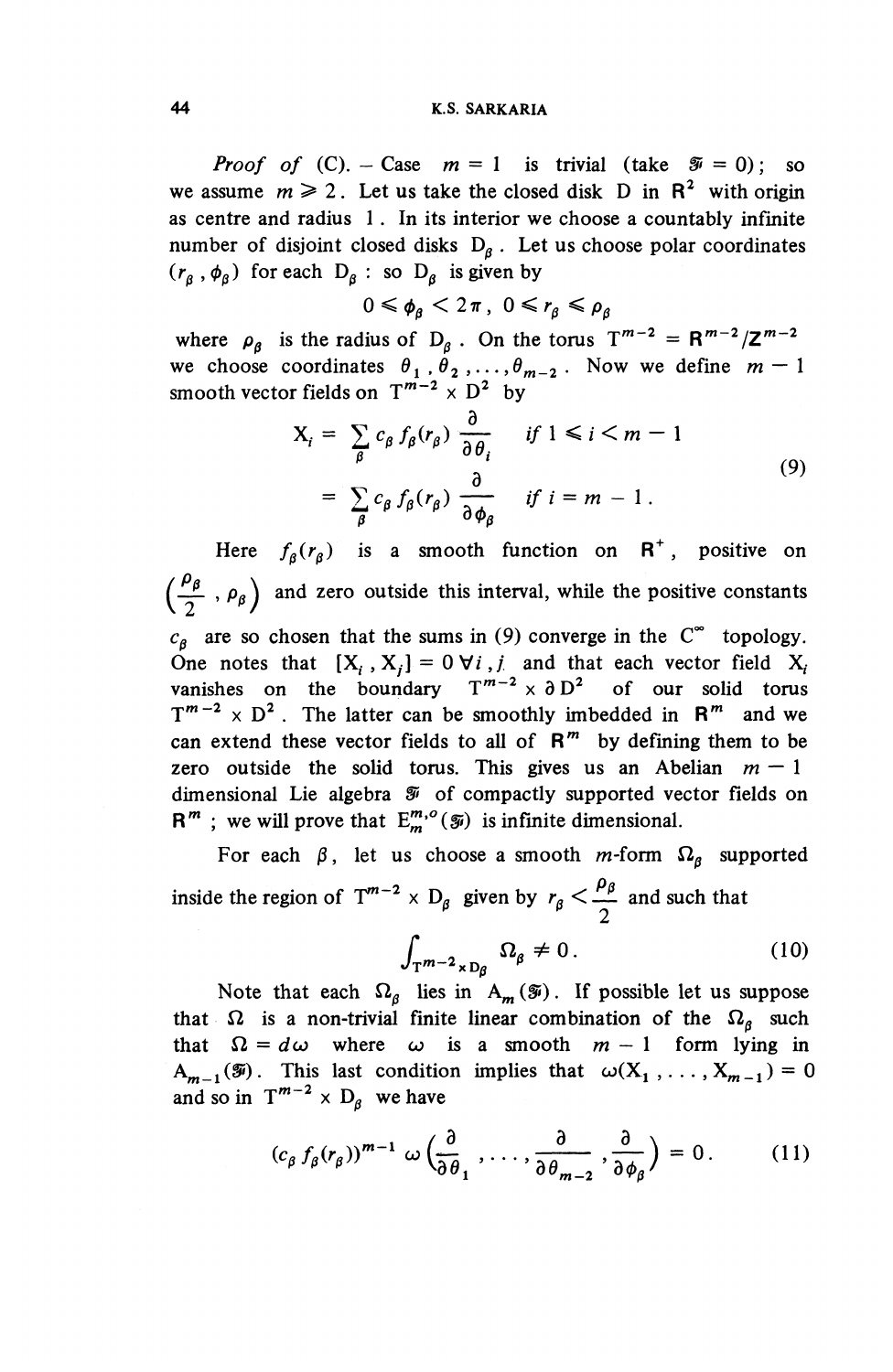#### NON-DEGENERESCENCE 45

In the region  $\frac{\rho_{\beta}}{2} < r_{\beta} < \rho_{\beta}$  the coefficient of (11) is non-zero;<br>so in this domain we must have  $\omega\left(\frac{\partial}{\partial \theta}, \ldots, \frac{\partial}{\partial \theta}, \frac{\partial}{\partial \theta}\right) = 0$  $\sqrt{\partial \theta_1}$ ,  $\cdots$ ,  $\frac{\partial \theta_{m-2}}{\partial \theta_{m-2}}$ ,  $\frac{\partial \phi_{\beta}}{\partial \phi_{\beta}}$ which remains valid on  $r_a = \rho_a$  by continuity. Hence  $\omega$  induces, on the boundary of each  $T^{m-2} \times D_8$ , the zero form. By Stoke's theorem this contradicts (10). Thus we have proved that

$$
\operatorname{Im} \{ \operatorname{H}^m(A_m(\widetilde{\mathfrak{g}})) \longrightarrow \operatorname{H}^m(A_1(\widetilde{\mathfrak{g}})) \}
$$

has infinite dimension.

#### **3. Remarks.**

The proof of (C) given above is inspired by the work of Schwarz [4]. We note that it is possible to use analogous ideas to construct some more smooth (non-analytic) codimension  $c$  foliations on  $T<sup>m</sup>$ with  $E^{\mu,\,o}_\mu(\mathcal{F})$  infinite dimensional. One can also ensure that the singular set of such foliations is nowhere dense. (The *singular set* is made up of those points where the infinitesimal transformations of the foliation fail to span the tangent space. In [3] it is proved that for a compact foliated manifold with empty singular set,  $E_2(\mathcal{F})$  is finite dimensional.) In another direction we can prove that if a smooth manifold  $M^m$  admits one smooth codimension  $c$  foliation, then it admits another with  $E^{\mu, o}_{\mu}(\mathcal{F})$  infinite dimensional.

*Acknowledgement. —* This work was done in 1979 while I was visiting France; I would like to thank R. Barre and the University of Lille I for having made this pleasant trip possible.